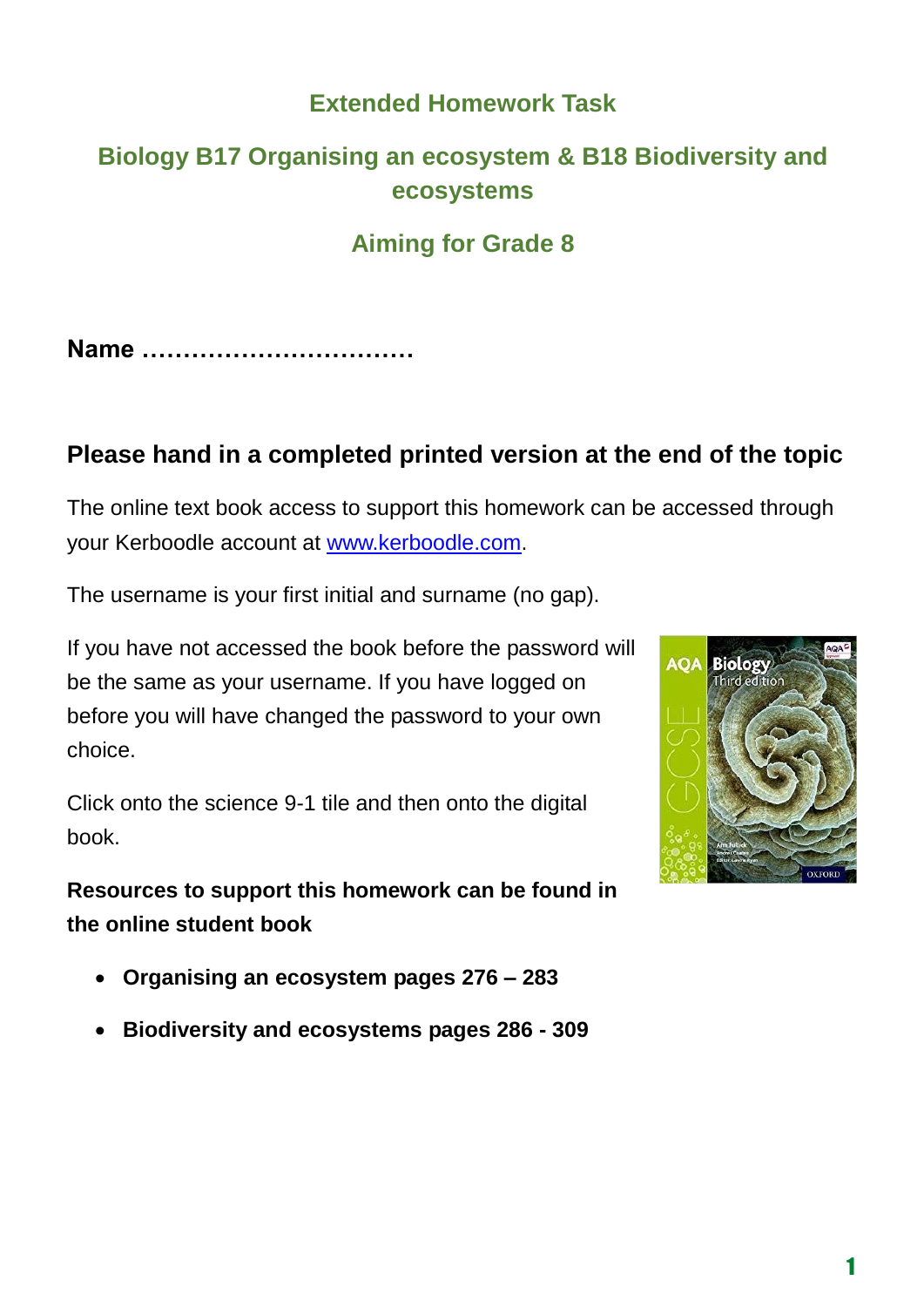# **B17 Organising an ecosystem – Aiming for Grade 8**

### **Aims**

The aim of this homework is to help you revise the main topics in Chapter 17, Organising an ecosystem.

### **Learning outcomes**

After completing this activity, you should be able to:

- identify the producers, consumers, predators, and prey in a food chain
- explain the processes that add and remove carbon from the atmosphere
- describe the conditions needed to produce compost
- compile a report explaining how biogas generators are used to produce methane and explaining the advantages and disadvantages of biogas generators.

### **Task**

There are two activities to choose from. Each activity will help you to revise different material from Chapter B17, *Organising an ecosystem*. Choose one activities to complete. Try to choose the activity that will help you to revise the material that you are **least** confident with.

#### **Activity 1 – The carbon cycle**

You will be drawing a diagram of the carbon cycle and answering questions on it.

### **Activity 2 – Biogas generators**

You will be writing a report to your local council advising them on whether or not to build a biogas generator.

### **Activities:**

### **1 The carbon cycle**

Draw a labelled diagram of the carbon cycle. You may use your digital textbook, your notes and the internet to help you.

Answer the following questions about the carbon cycle:

**a** Name and write the equations for the processes that introduce and remove carbon from the atmosphere.

**b** Explain what effect deforestation has on carbon in the atmosphere. **c** Explain the effects of increased combustion of fossil fuels and suggest ways that this could be decreased. 

**2 Biogas generators**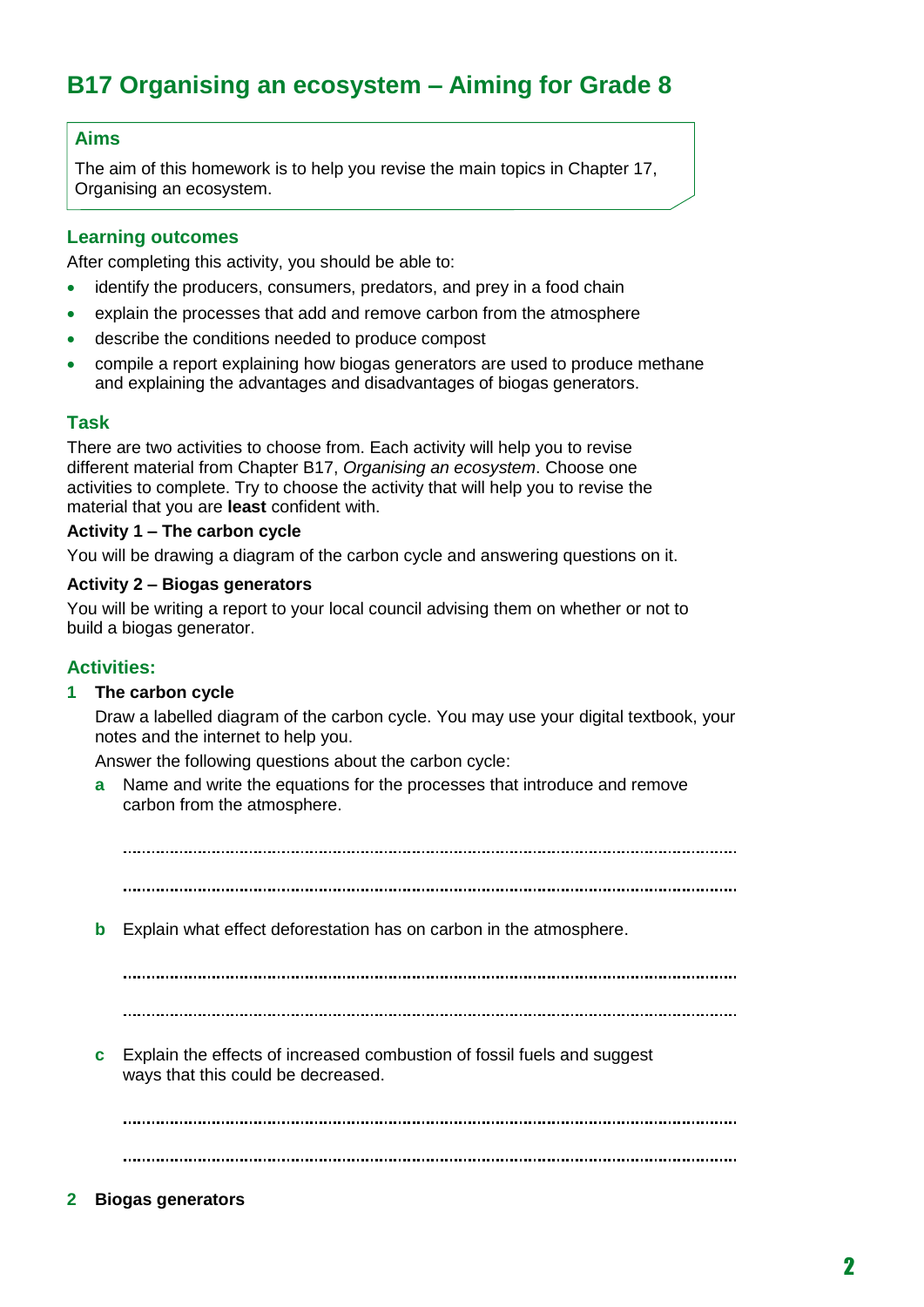Imagine you are advising your local town council on whether or not to build a biogas generator.

Write a summary report to the council which includes:

- a summary of what biogas is and how it is made
- an explanation of the advantages and disadvantages of building a biogas generator
- a conclusion explaining why or why not the council should build a biogas generator.

# **B18 Biodiversity and ecosystems**

## **Aims**

The aim of this homework is to help you revise the main topics in this Chapter 18, Biodiversity and ecosystems.

## **Learning outcomes**

After completing this activity, you should be able to:

- produce a visual revision aid which summarises the key points about biodiversity
- explain how human activity affects diversity.

## **Task**

You are going to create a series of revision visual summaries about biodiversity.

There are six topics your revision visual summaries could be on:

- **1** pollution
- **2** deforestation and peat bog destruction
- **3** global warming and the greenhouse effect
- **4** maintaining biodiversity
- **5** biomass
- **6** food security.

Choose three of these six topics to create visual summaries about. Try to pick topics that you feel you **need extra revision** in.

Complete your work on plain paper.

Try to divide your time equally between the three topics you chose.

## **Topic 1 – pollution**

Explain the causes and effects of land, air, and water pollution.

## **Topic 2 – deforestation and peat bog destruction**

Explain the causes and effects of deforestation and peat bog destruction.

## **Topic 3 – global warming and the greenhouse effect**

Explain the causes and effects of global warming.

## **Topic 4 – Maintaining biodiversity**

Explain ways that humans can maintain biodiversity.